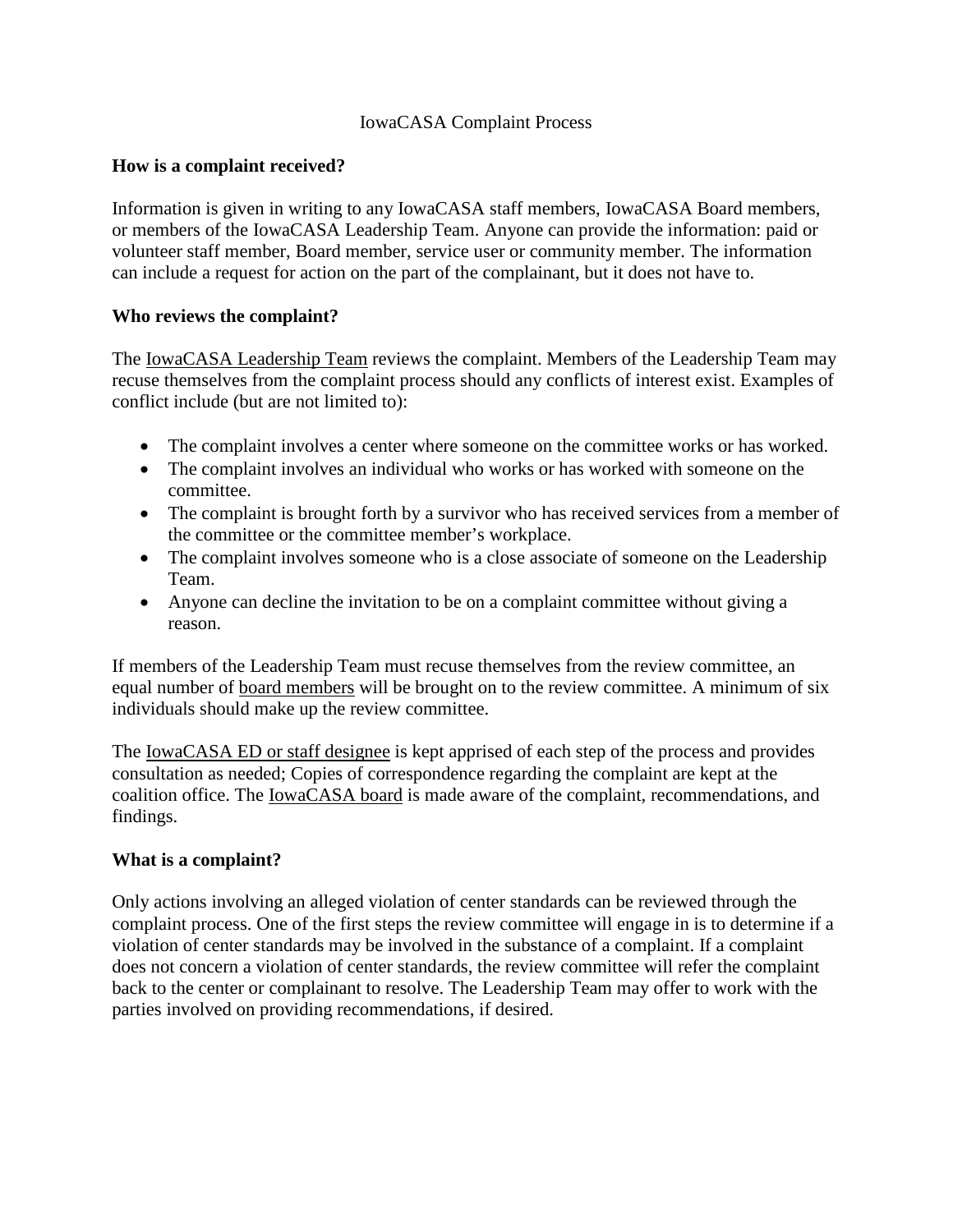### **What are the rights of the parties in the process?**

All parties in this process have the right to an advocate of their own choosing if they wish to have someone with them when they talk with members of the committee. A person who makes a complaint about a center has a right to information about the process and a right to know the outcome of the process as well. That information will be provided to the complainant by the complaint committee.

# **The Process:**

- 1) As soon as possible after receipt of the complaint (usually within the week), the complaint and individual or organizations complained about are notified, and provided:
	- a. A copy of the complaint
	- b. A copy of the process that will be followed
	- c. A contact person's name (each party has one contact person assigned to them)
- 2) The Review Committee will determine if the complaint is a violation of center standards. If a complaint does not concern a violation of center standards, the review committee will refer the complaint back to the center or complainant to resolve.
- 3) The Review Committee will gather information. They can choose to request information to be submitted in writing or in person. The Review Committee can request information from any party to the complaint; the complainant; the person, persons, or organization being complained about; the Board of the center involved; or any other person or organization with knowledge about the circumstances of the complaint. The Review Committee should try to gather information from all parties within 60 days of the receipt of the complaint. If one party requests a chance to address the committee in person, all parties will be offered the chance to talk with the committee individually.
- 4) After the information is gathered, the Review Committee will submit a written recommendation to the IowaCASA ED, including recommendations for mediation, training, acquisition of resource materials, policy development or change, etc. The IowaCASA ED will make the final recommendation to the complainant.
- 5) Six months\* after issuing the finding, the Review Committee will gather information to determine whether or not the Center/Individual has complied with the recommendation. The review committee will report their findings to the IowaCASA ED. If the Center/Individual has not complied, sanctions will be issued by the IowaCASA ED (outline of sanctions listed below). All information gathered in the complaint process will be kept confidential within the IowaCASA Leadership Team and Board (except that the conclusions of the committee will be made available to the complainant(s), but if a sanction is used, the content of the sanction will be made available to the public, after the appeal process has been exhausted.

\*If a complaint is tied to the direct harm of survivors, the review committee may make the recommendation that immediate action is taken instead of allowing six months for compliance. Examples of direct harm include (but are not limited to):

- Violation of client confidentiality
- Violation of Iowa Code 709.15